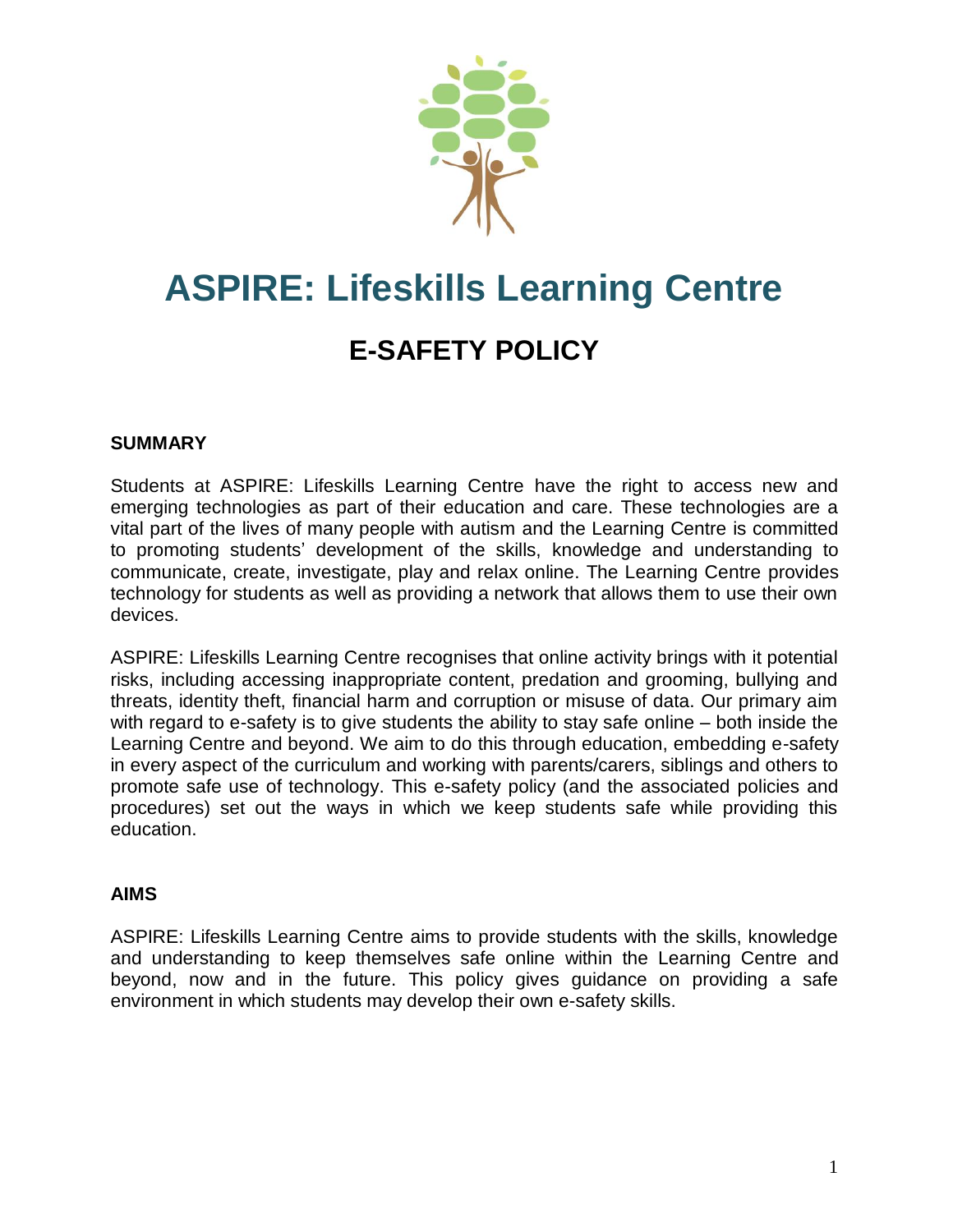#### **ROLES & RESPONSIBILITIES**

#### **THE HEAD TEACHER'S ROLE**

The Learning Centre Head Teacher is responsible for the approval of the e-safety Policy, for reviewing the effectiveness of the policy and for overseeing revisions of the policy. They will also ensure:

- regular monitoring of e-safety incident logs
- regular monitoring of filtering and change logs
- the safety (including e-safety) of members of the Learning Centre community
- that staff receive suitable training to enable them to carry out their e-safety roles and to train other colleagues, as relevant.
- that the systems are in place to allow for monitoring and support of those staff who carry out the internal e-safety role.

The Head Teacher is aware of the procedures to be followed in the event of a serious esafety incident occurring.

#### **DSL ROLE**

The DSL is suitable qualified and able to understand the unique risks associated with online safety and is confident they can keep safe whilst online at school.

#### **E-SAFETY COORDINATOR**

The Learning Centre E-Safety Coordinator will have day-to-day responsibility for esafety. The Coordinator will liaise with the designated safe-guard lead as this is primarily a safeguarding role, not a technical role; although the coordinator should have a good understanding of technical issues.

#### **The E-Safety Coordinator:**

- takes day to day responsibility for e-safety issues and has a leading role in establishing and reviewing the Learning Centre e-safety policies and documents
- ensures that all staff are aware of the procedures that need to be followed in the event of an e-safety incident taking place
- ensures that staff receive annual E-Safety training and have access to advice (new starters will undertake training in the first two weeks of appointment)
- liaises with the Local Authority as appropriate
- liaises with IT technical staff
- receives reports of e-safety incidents and creates a log of incidents to inform future esafety developments
- meets regularly with the Head Teacher to discuss current issues, review incident logs and filtering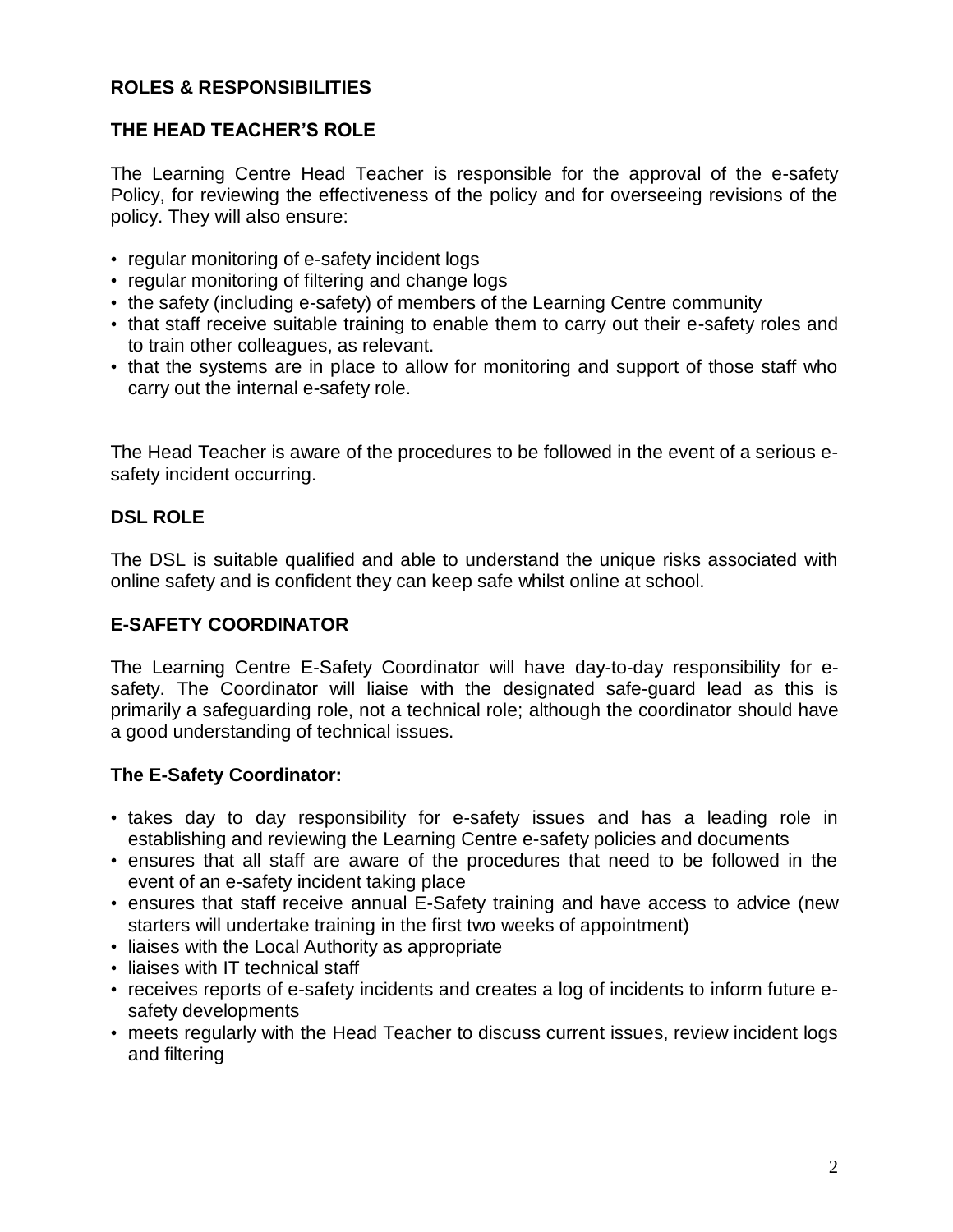#### **All teaching and support staff are responsible for ensuring that:**

- they have an up to date awareness of e-safety matters and of the current Learning Centre e-safety policy and procedures
- they report any suspected misuse or problem to the E-Safety Coordinator for investigation
- digital communications with students (for example by email or social networking) should be on a professional level
- any online content introduced to students is age appropriate; the students' level of emotional development must be considered alongside that of their physical development
- e-safety issues are embedded in all aspects of the curriculum and other Learning Centre activities
- they help students understand and follow the Learning Centre e-safety and acceptable use policy
- they strive to ensure students have an understanding of behaving legally and responsibly online
- they monitor ICT activity in lessons, extra-curricular and extended Learning Centre activities
- they are aware of e-safety issues related to the use of mobile phones, tablets, games machines, cameras and other devices; and that they monitor their use and implement current Learning Centre policies with regard to these devices.

#### **STUDENTS**

ASPIRE: Lifeskills Learning Centre will attempt to give students the knowledge, skills and understanding to keep themselves safe online, both in the Learning Centre and outside it.

Students are responsible for using ICT systems in accordance with the Student Acceptable Use Policy, which they will be expected to sign before being given access to school systems. For some students it may be expected that parents/carers would sign on behalf of the student.

Students need to understand the importance of reporting abuse, misuse or access to inappropriate materials and know how to go about doing so. As far as possible, students will be expected to know and understand Learning Centre policies on the use of mobile phones, tablets, games machines, cameras and other devices.

Students should understand the importance of adopting good e-safety practice when using digital technologies out of the Learning Centre; and realise that the Learning Centre's E-Safety Policy covers their actions out of the Learning Centre, if related to their membership of the Learning Centre.

#### **PARENTS/CARERS**

Parents/Carers play a crucial role in ensuring that their children understand the need to use the Internet in an appropriate way. ASPIRE: Lifeskills Learning Centre are aware that parents and carers may not fully understand technical issues and be less experienced users of ICT than their children. Parents/carers often either underestimate or do not realise how often children and young people come across potentially harmful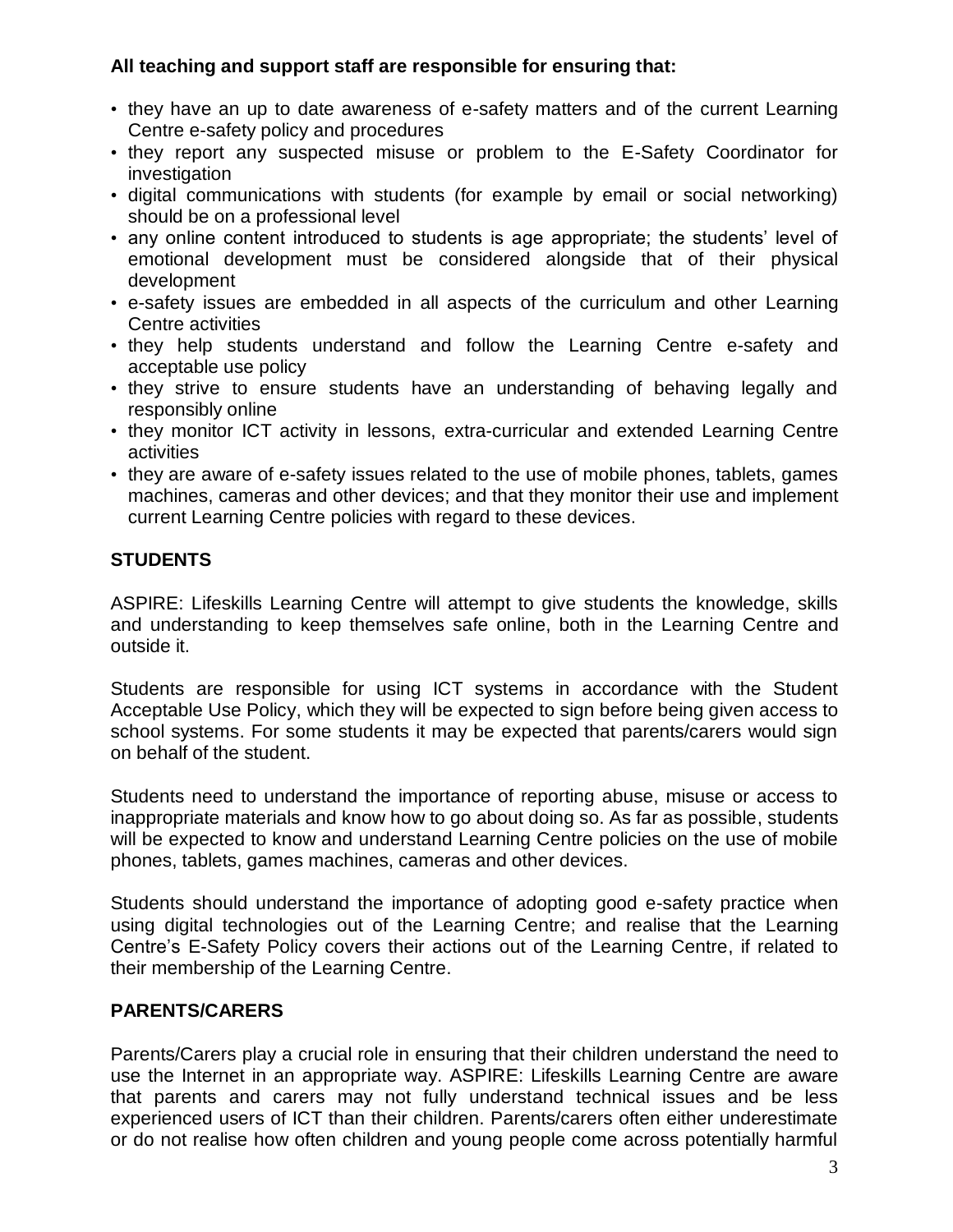and inappropriate material on the internet and are often unsure about what to do about it. The Learning Centre will therefore take every opportunity to help parents understand these issues through collaborative working and training, which may include siblings or other family members as appropriate.

#### **Parents/carers are responsible for:**

- working with the Learning Centre to ensure that their children have the best opportunity to learn to keep themselves safe online
- signing the Acceptable Use Policy (if appropriate)
- accessing the Learning Centre's online resources in accordance with the relevant Learning Centre policies

#### **CRITERIA FOR SUCCESS**

- 1. There is clear evidence that staff understand and act on the e-safety policy. This may come from formal assessment of staff after training, review of incident logs and 'white hat' security testing. It is the responsibility of the E-Safety Coordinator to collect this evidence and of the Head Teacher to evaluate it.
- 2. All staff to undertake e-safety training in accordance with the 'Training Policy' and the 'Staff Information and Induction Checklist' which is monitored by the Head Teacher.
- 3. Students are able to demonstrate increased understanding of e-safety issues through formal and informal assessments.
- 4. Information on incidents show that they are being reported appropriately and that incidents are followed up.
- 5. This policy is reviewed and revised according to the set timescales.

#### **PROCEDURES**

There are three key aspects to online safety:

- 1. Education
- 2. Technical tools (e.g. filtering, logging)
- 3. Review and revision of policy and procedure

While all three are intertwined in good practice, the Learning Centre places great emphasis on the educational aspects, in particular because the technical tools may not always be present when a student is online (for example at home or in the community). The ability to stay safe online is something that students must be allowed to develop. This initially involves some degree of risk however, in the long term, not giving students the skills to be safe online is likely to present an even greater risk. All students will therefore receive appropriate online safety education while at the Learning Centre and this will be embedded into all aspects of the curriculum. Details of this can be found in the relevant curriculum documents.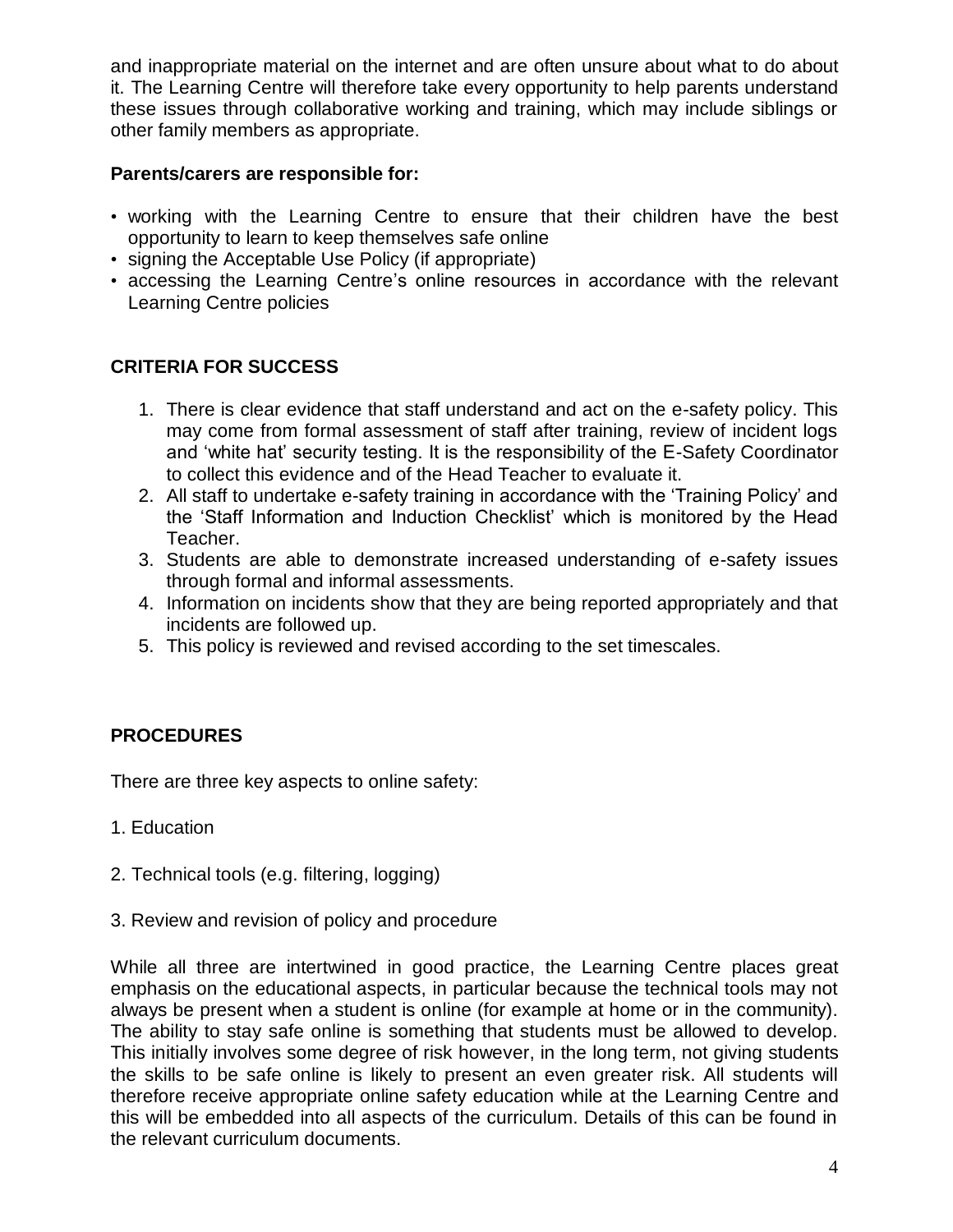Responsibility for online safety is the responsibility of all members of the Learning Centre. This means that education about online safety is the responsibility of all members of the Learning Centre. ASPIRE: Lifeskills Learning Centre actively encourages students to act as mentors to other students in many aspects of their education and in particular with regard to behaviour online. Mentors, cyber-buddies, epals and other input may come from students at the Learning Centre or from vetted individuals from outside.

On admission to ASPIRE: Lifeskills Learning Centre all students will have a customised Acceptable Use Policy (AUP) to sign (see Appendix 1). The purpose of this is to explicitly state what behaviour is allowed, expected and supported. It should form the basis of discussion around online behaviour and the use of technology within the Learning Centre and beyond.

*The AUP in Appendix 1 is a template – it should be modified for each student so that it is meaningful to the student. Sections may be added to deal with specific behaviours for individual students as appropriate.*

#### **DEALING WITH ONLINE INCIDENTS**

All staff must be aware of students' use of online technologies. There are two essential things to look out for:

1. Students are encouraged to report anything that happens to them online that upsets them. This could range from something that is illegal (for example an attempt at sexual grooming, sexting, images of child abuse, financial embezzlement) through inappropriate behaviour (for example abusive behaviour online, bullying) to innocuous incidents that some people with autism may find distressing (for example being upset at a news story, seeing an image of a disliked food). All staff should be receptive and aware of the correct procedure to deal with students reporting incidents.

2. Students may not report an online activity that upsets them or which they know is wrong. This may be because they are not immediately aware of becoming upset or distressed, although their behaviour may indicate this. It may be that they perceive the 'upset' as 'normal'. It may be because they do not want to report it for any reason. Staff must be aware of behavioural, social or emotional indicators that a student has encountered something online that should be investigated. When in doubt, any incident that causes concern should be reported to the Online Safety Coordinator or the Head Teacher.

#### **TECHNICAL TOOLS**

ASPIRE: Lifeskills Learning Centre has a filtering policy that allows different levels of access to different groups of users. Users are given more (or less) access depending on their ability to stay safe online. In this way the filtering of content is linked directly to students' learning. For example students may be given access to social networking sites as they have demonstrated that they are able to behave safely and responsibly on such sites. Students may be given differential access to email according to their level of online safety knowledge.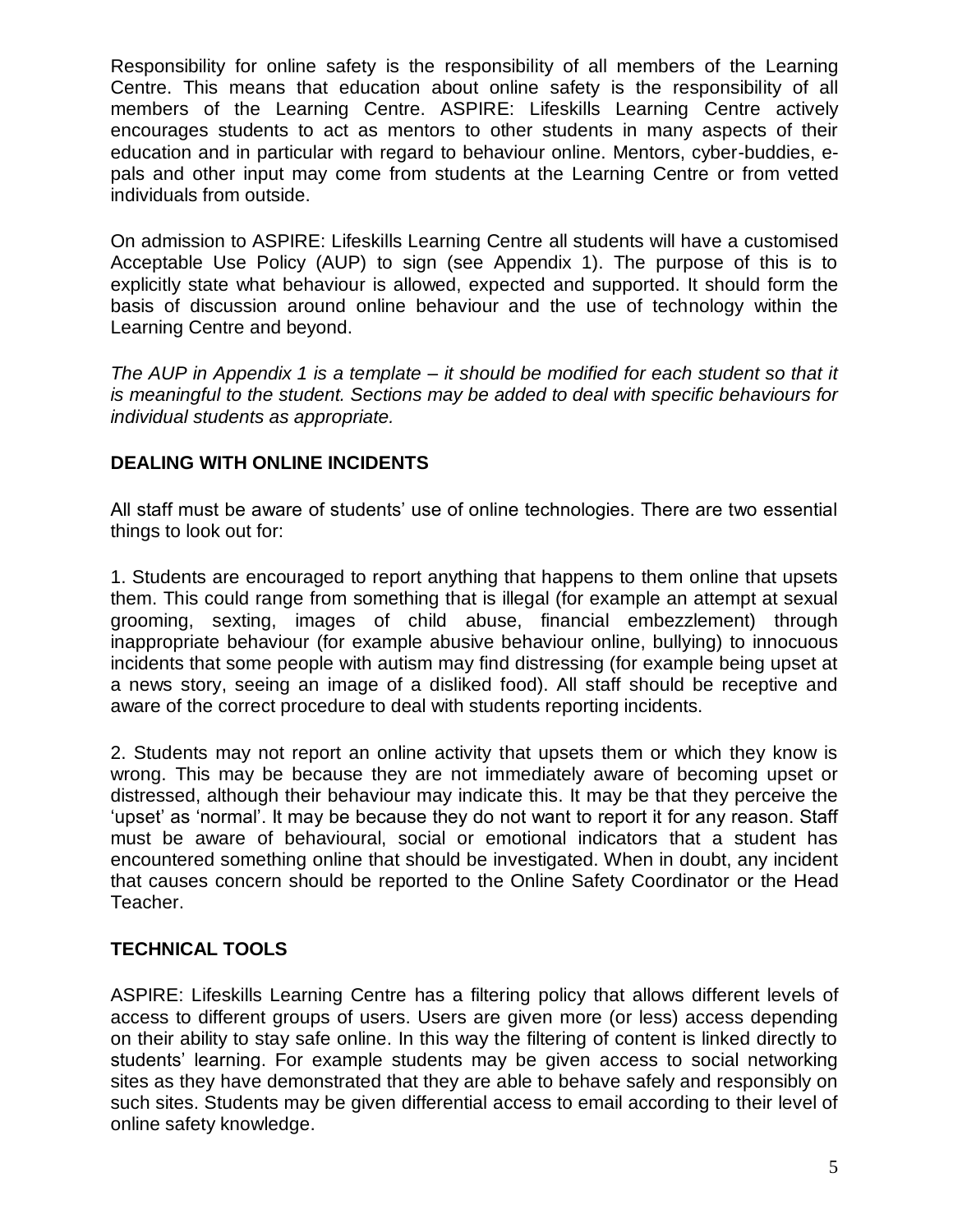Changes to filtering for these groups must be logged in the filtering log, as must changes to a student's level of access along with the reason for the change in access. The Online Safety Coordinator is responsible for these logs being kept accurate and upto-date, although they do not have to be the person actually logging the information. The Head Teacher will check these logs on a regular (at least 3 times a year) basis.

Logs of online activity are available on request from the ICT technician or the ICT providers. These may be used to monitor and assess a student's online behaviour or to provide evidence in the case of an incident. Request for logs must be made through the Head Teacher or the Online Safety Coordinator.

#### **REVIEW AND REVISION OF POLICY AND PROCEDURE**

The Online Safety Coordinator has the leading role in reviewing the Learning Centre's online safety policies and documents. This process is overseen by the Head Teacher.

Review will occur at least once a year and after a serious incident is recorded.

Review should take account of the following:

- 1. The effectiveness of the current policy and procedure
- 2. Changes to legislation
- 3. Advice on best practice from other agencies (e.g. OfSTED)

4. The views of the whole Learning Centre community. This includes students and parents/carers as well as other family members as appropriate.

#### **POLICY REVIEW STATEMENT**

This policy will be reviewed every year or earlier should legislative change or other event require it.

SIGNED:  $V \cdot \frac{6}{10}$ 

POSITION:………..…DIRECTOR

DATE:……………1st August 2018

REVIEW DATE:…1st August 2019

FOR & ON BEHALF OF

ASPIRE: Lifeskills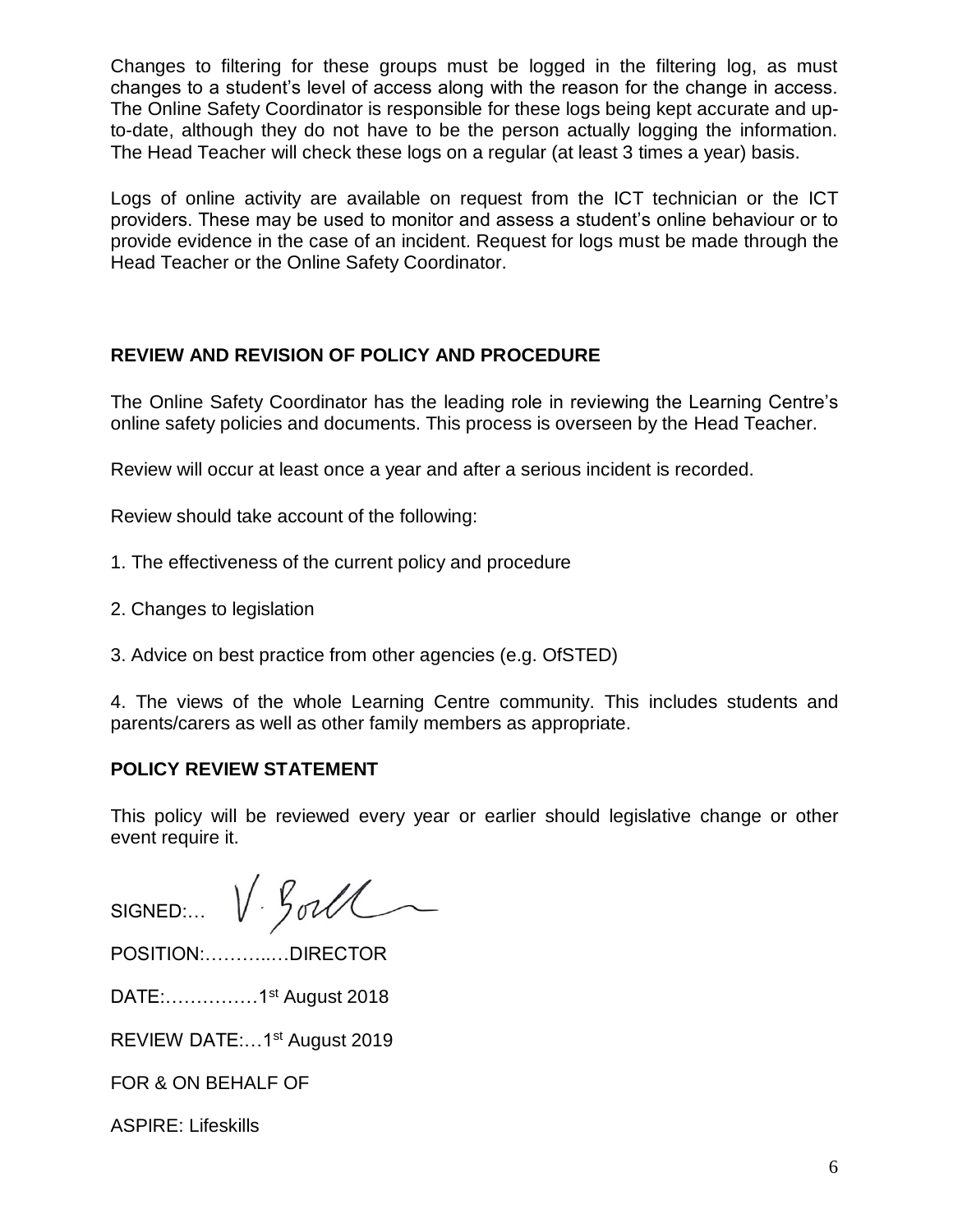

## **ASPIRE: Lifeskills Learning Centre**

### **Appendix 1: Acceptable Use Policy Agreement**

**IMPORTANT: This agreement is a template and should be modified, translated, recorded as a sound file or developed with symbol support in order to ensure that it is personalised for individual students in order for them understand the content and give informed consent. Some items may be added or removed depending on individual circumstances. The modified agreement should be approved by the online safety coordinator before use and copies kept by the student and the online safety coordinator.** 

#### **ACCEPTABLE USE POLICY AGREEMENT**

I understand that I must use ASPIRE: Lifeskills Learning Centre ICT systems in a responsible way, to ensure that there is no risk to my safety or to the safety and security of the ICT systems and other users.

For my own safety:

• I understand that Learning Centre staff will monitor my use of the ICT systems, email and other digital communications.

• I will treat my username and password as personal and private to me – I will not share it, nor will I try to use any other person's username and password.

- I will keep myself safe when I am communicating on-line.
- I will not disclose or share personal information about myself or others when on-line.

•I will immediately report any unpleasant or inappropriate material or messages or anything that makes me feel uncomfortable when I see it on-line.

I will act as I expect others to act toward me:

• I will respect others' work and property and will not access, copy, remove or otherwise alter any other user's files, without the owner's knowledge and permission.

• I will be polite and responsible when I communicate with others, I will not use aggressive or inappropriate language and I understand that others may have different opinions to me

• I will not take or distribute images of anyone without their permission.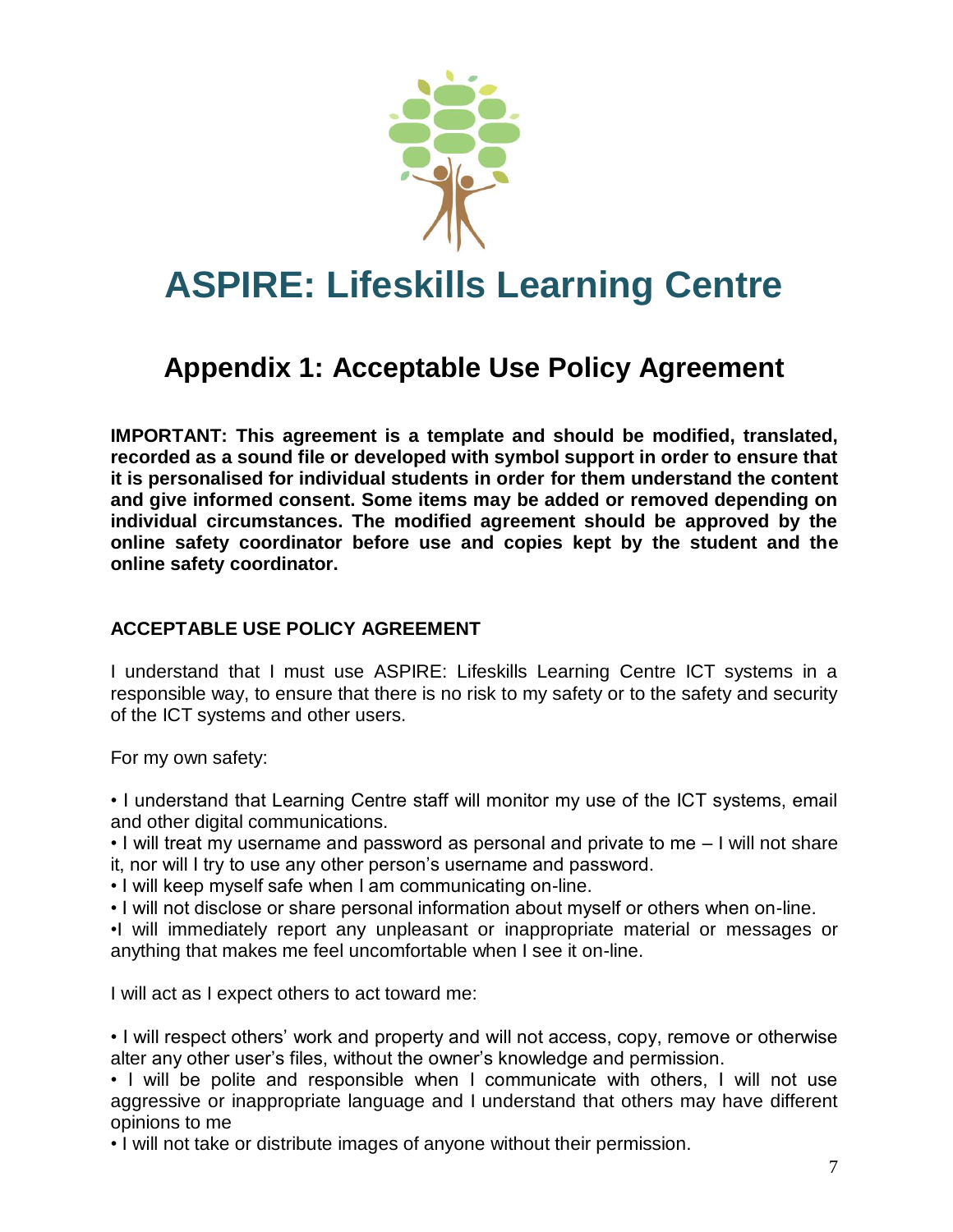I recognise that ASPIRE: Lifeskills Learning Centre has a responsibility to maintain the security and integrity of the technology it offers me and to ensure the smooth running of the Learning Centre:

• I will only use my personal devices in the Learning Centre if I have permission. I understand that, if I do use my own devices in the Learning Centre, I will follow the rules set out in this agreement, in the same way as if I was using Learning Centre equipment. • I understand the risks and will not try to upload, download or access any materials which are illegal or inappropriate or may cause harm or distress to others; nor will I try

to use any programmes or software that might allow me to bypass the filtering and security systems in place to prevent access to such materials.

• I will only use chat and social networking sites with permission and at the times that are allowed.

I will immediately report any damage or faults involving equipment or software, however this may have happened.

When using the Internet for research or recreation, I recognise that:

• I should ensure that I have permission to use the original work of others in my own work

• Where work is protected by copyright, I will not try to download copies

• When I am using the internet to find information, I should take care to check that the information that I access is accurate, as I understand that the work of others may not be truthful and may be a deliberate attempt to mislead me.

I understand that I am responsible for my actions, both in and out of the Learning Centre:

• I understand that the Learning Centre also has the right to take action against me if I am involved in incidents of inappropriate behaviour, that are covered in this agreement, when I am not on site and where they involve my membership of the ASPIRE: Lifeskills Learning Centre community. Examples include cyber-bullying, use of images or personal information.

• I understand that if I fail to comply with this Acceptable Use Policy Agreement, I will be subject to disciplinary action. This may include loss of access to the Learning Centre network, access to the internet, detentions, suspensions, contact with parents/carers and in the event of illegal activities involvement of the police.